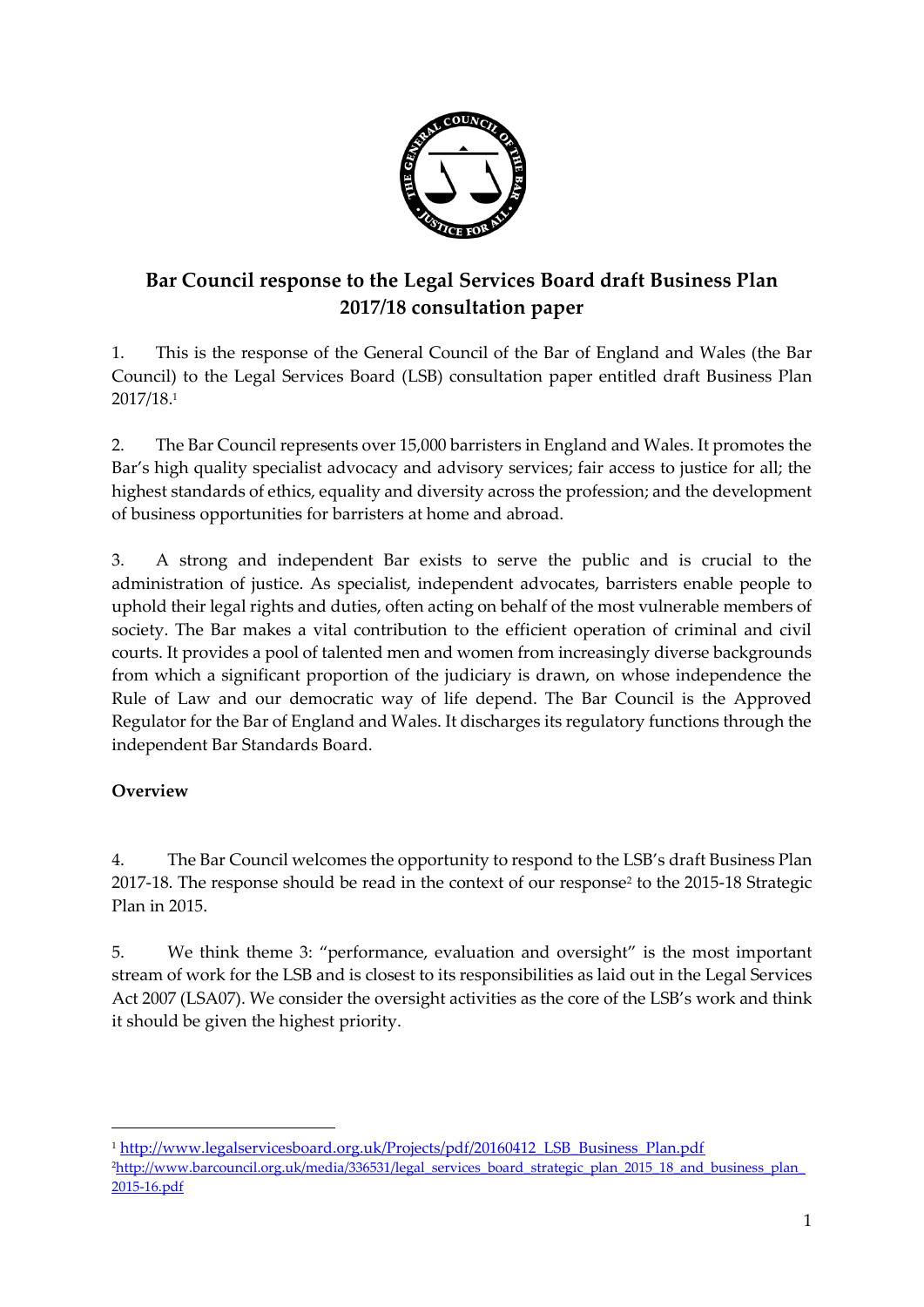## **Question 1: Do you have any comments on our proposed programme of work?**

#### **Theme 1-Breaking down the regulatory barriers to competition, innovation and growth**

6. In our response to last year's LSB business plan, we expressed concern that the statement: "the market is moving away from traditional legal service structures defined by title, partnerships and chambers" is an inaccurate depiction of the Bar, since the vast majority of barristers practise from chambers and this looks likely to remain the case. This is testament to the enduring success of this model of practise. Hence we think that it is inappropriate for the LSB to promote certain business models over others. In our response to the Ministry of Justice's consultation paper entitled Tailored Reviews of the Legal Services Board and the Office for Legal Complaints 2016: call for evidence we said,

"The success of a business will be determined by the market and we consider that the LSB has been too vocal in its promotion of Alternative Business Structures (ABS.) The assertion that ABS are more innovative than other legal service business models is based on one research piece<sup>3</sup> and we think it is too early to come to any firm conclusions. The Bar Standards Board has not yet become a Licensing Authority. Furthermore, the CMA, in its interim report<sup>4</sup> has so far found the impact of ABS on competition in the market to be 'limited,' emphasising that they do not often differ much from 'traditional firms that were in operation in the market prior to 2011."

7. Turning to each of the LSB's planned activities for 2017-2018,

8. Whilst it is helpful to revise guidance periodically to ensure that is up to date, we do not think the education and training guidance should be revised in this coming year. The BSB is in the midst of considering significant change to the structure of barristers' education and training. This guidance ought to be reconsidered once the various routes to qualification have been finalised. For that reason, we suggest that this ought to be considered for a future plan.

9. We recognise that working towards a goal of "simplified regulatory arrangements" might appear attractive in principle but caution against prioritising consistency across regulators over proportionality of regulation. There are differential levels of risk posed by different types of businesses and their associated structures. This ought to be reflected in the regulation. For example, the rules governing the regulation of authorised bodies regulated by the SRA and BSB are and should be different because of the different risks they pose to consumers.

# **Theme 2- Tacking unmet legal need**

**.** 

10. We are supportive of the LSB's work for vulnerable clients. We are aware of the challenges of engaging with legal providers faced by people in vulnerable circumstances and

<sup>3</sup> <https://research.legalservicesboard.org.uk/wp-content/media/Innovation-Report.pdf> <sup>4</sup> [https://assets.publishing.service.gov.uk/media/577f76daed915d622c0000ef/legal-services](https://assets.publishing.service.gov.uk/media/577f76daed915d622c0000ef/legal-services-market-study-interim-report.pdf)[marketstudy-interim-report.pdf](https://assets.publishing.service.gov.uk/media/577f76daed915d622c0000ef/legal-services-market-study-interim-report.pdf)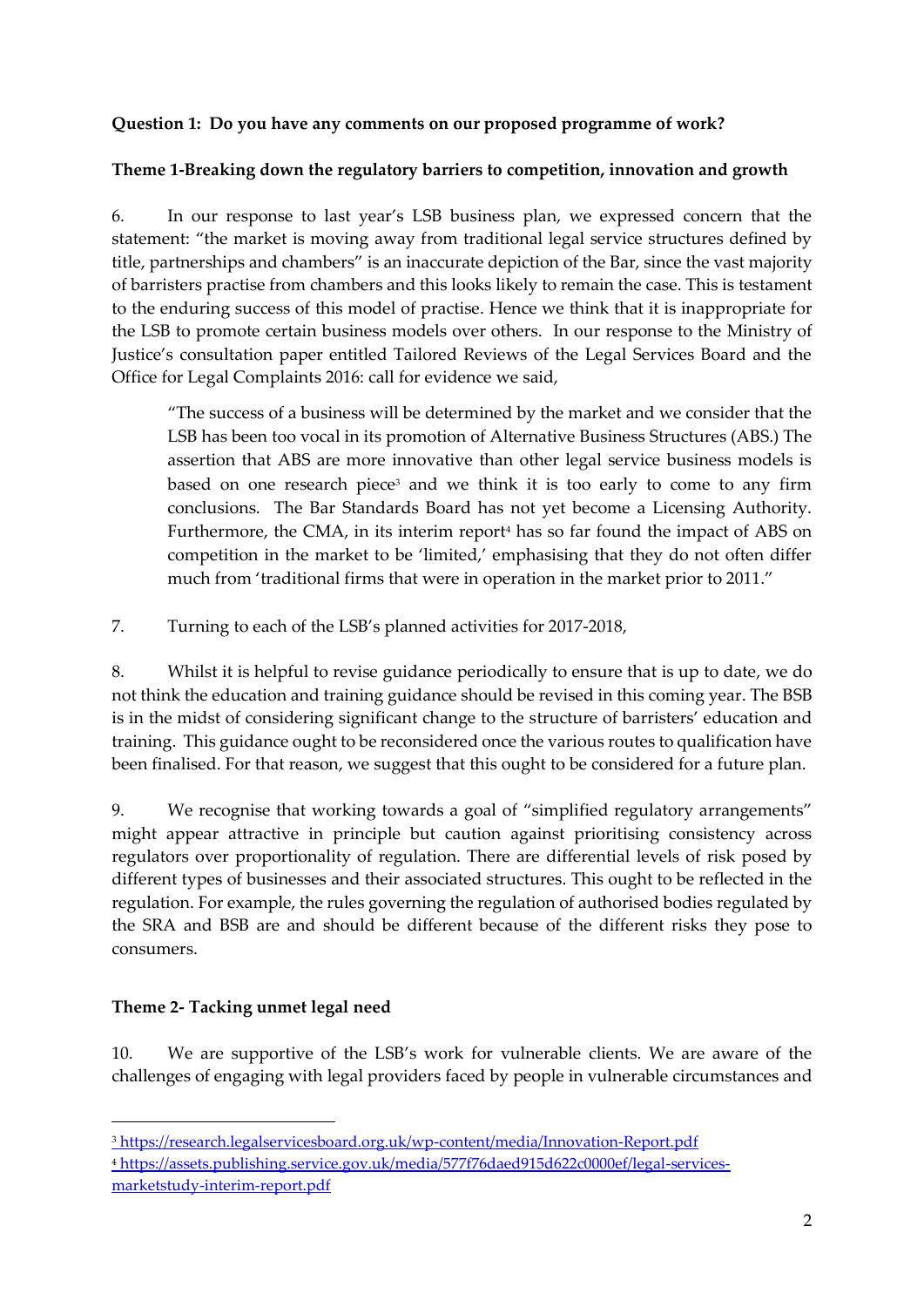we would like to see their legal needs met as best possible. We look forward to engaging further with the LSB on this important issue.

11. This issue of unmet legal need cannot be considered without an understanding of the relevant political and economic context. We urge the LSB to take into account the many other factors that can contribute to this problem such as cuts to legal aid and increased court fees. The focus should not be exclusively on lawyers' fees.

# **Theme 3- Performance, Evaluation and Oversight**

12. So far as changes to the regulatory arrangements are concerned, we urge the LSB to conduct a thorough impact assessment or else require the party proposing the change to carry out the same. Impact assessments allow a thorough and objective analysis of the advantages and disadvantages of a proposed change and its impact upon consumers, the administration of justice and the regulated community. They are also useful for considering the impact of regulatory burdens. More systematic use of regulatory impact assessments would also help the LSB to meet its objectives in theme 1.

13. In 2016 the Bar Council responded<sup>5</sup> to the LSB consultation on  $\frac{1}{9}$  statutory powers of intervention. We expressed concern that many of the powers being sought in relation to BSBauthorised bodies and individual barristers did not relate to the regulatory risk of the businesses concerned. We said,

"There does not appear to have been any serious consideration of the effectiveness of the existing powers available to the BSB and whether those are sufficient for its regulatory purposes"<sup>6</sup>

14. The basis for the proposed measures was not made out and this was revealed by the insufficient level of analysis on the impact of the proposed changes. We were and remain unconvinced that the far-reaching powers proposed are necessary or proportionate to the level of risk posed by bodies regulated by the BSB. We are concerned that these changes will bring about unnecessary regulatory burden and elevated costs to the profession.

15. The Bar Council is a strong advocate for regulation that is independent from government but this is a separate issue to that of structural separation of the BSB from the Bar Council. Our view is that, for the Bar and its clients, the arrangements to ensure regulatory independence are working well. There is no convincing evidence that the work of the BSB has been hampered by the role of the Bar Council as specified under the Act or by the way the Bar Council discharges its responsibilities. There is, therefore, no case for taking steps to make the BSB completely separate and to excise the Bar Council and the voice of profession from the

**.** 

<sup>&</sup>lt;sup>5</sup> Not yet published at the time of writing.

<sup>&</sup>lt;sup>6</sup>response of the General Council of the Bar of England and Wales (the Bar Council) to the Legal Services Board consultation paper entitled 'Section 69 Order to modify the functions of the Bar Council' consultation paper

[http://www.barcouncil.org.uk/media/504910/bar\\_council\\_s69\\_response.pdf](http://www.barcouncil.org.uk/media/504910/bar_council_s69_response.pdf)